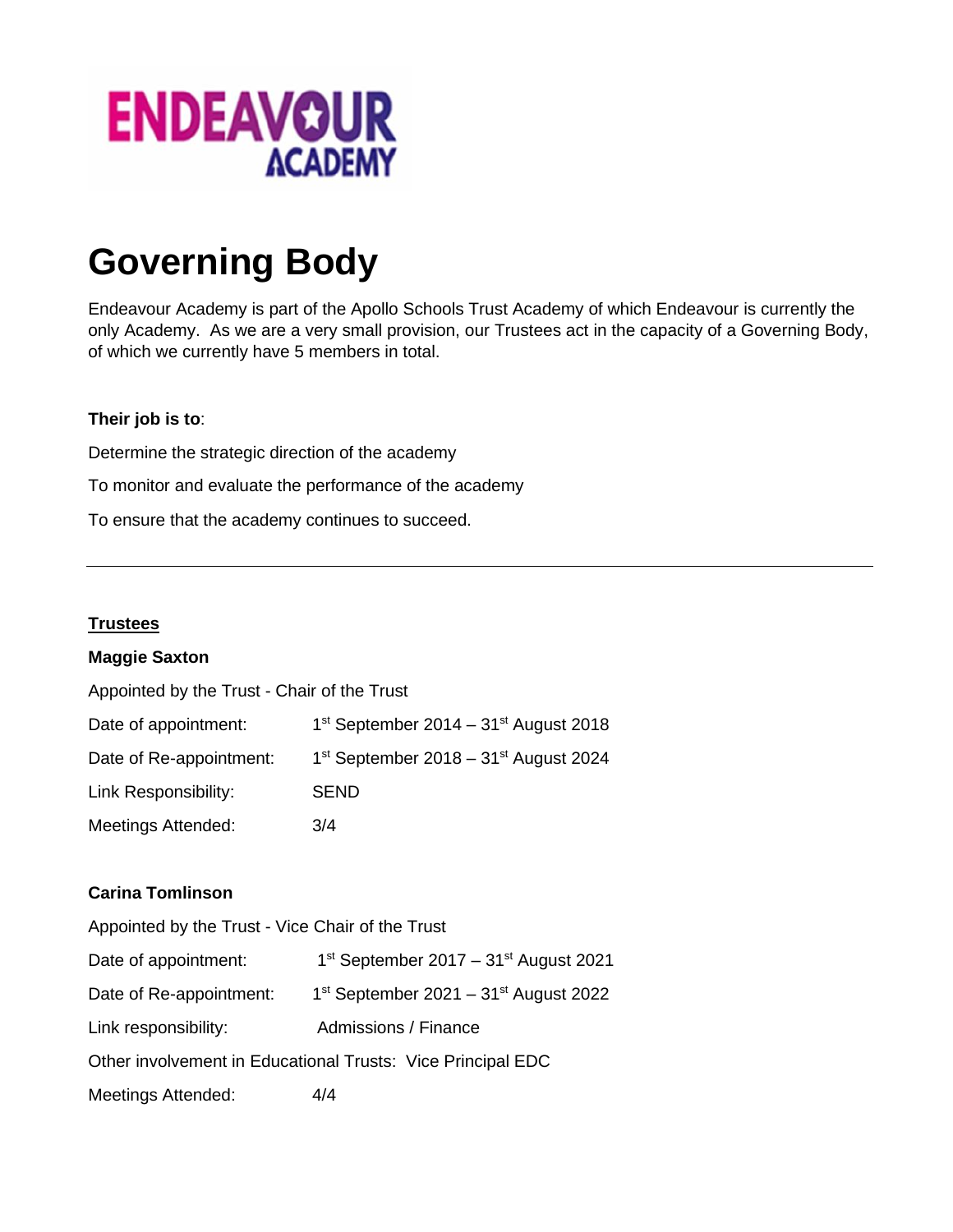# **Suzanne Duncan**

| Trust Sponsor / Member                                 |     |                                                           |
|--------------------------------------------------------|-----|-----------------------------------------------------------|
| Date of appointment:                                   |     | 1 <sup>st</sup> September 2014 (Ex Officio)               |
| Link responsibility:                                   |     | Safeguarding, Personal Development, Behaviour and Welfare |
| Other involvement in Educational Trusts: Principal EDC |     |                                                           |
| Meetings Attended:                                     | 4/4 |                                                           |

#### **Lesley Powell**

Trust Sponsor / Member Date of appointment: 1<sup>st</sup> September 2014 (Ex Officio) Link responsibility: Teaching and Learning Other involvement in Educational Trusts: CEO NELT, Executive Headteacher - The Academy at Shotton Hall Meetings Attended: 4/4

# **Dr Janice Gorlach**

| Appointed by the Trust |                                                                                             |
|------------------------|---------------------------------------------------------------------------------------------|
| Date of appointment:   | $1st$ September 2021 – 31 <sup>st</sup> December 2024                                       |
| Link responsibility:   | Teaching and Learning                                                                       |
| Academy                | Other involvement in Educational Trusts: Deputy CEO NELT, Executive Headteacher - Hermitage |
| Meetings Attended:     | 3/3                                                                                         |

# **Kerrie Whelan (Endeavour Academy Head of School)**

Head of School

Meetings Attended: 4/4